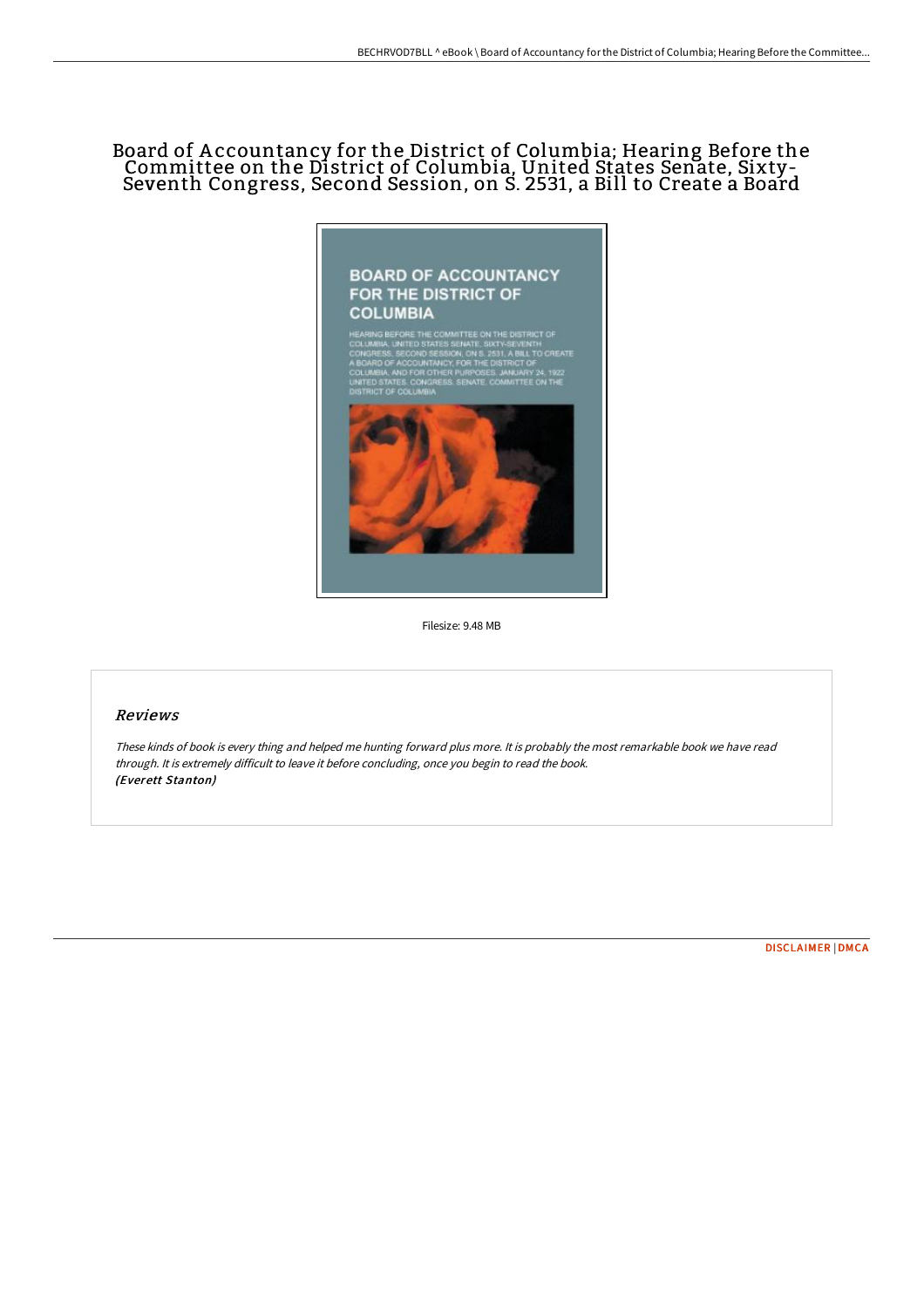### BOARD OF ACCOUNTANCY FOR THE DISTRICT OF COLUMBIA; HEARING BEFORE THE COMMITTEE ON THE DISTRICT OF COLUMBIA, UNITED STATES SENATE, SIXTY-SEVENTH CONGRESS, SECOND SESSION, ON S. 2531, A BILL TO CREATE A BOARD



To download Board of Accountancy for the District of Columbia; Hearing Before the Committee on the District of Columbia, United States Senate, Sixty-Seventh Congress, Second Session, on S. 2531, a Bill to Create a Board PDF, remember to access the hyperlink under and download the document or have access to other information which might be in conjuction with BOARD OF ACCOUNTANCY FOR THE DISTRICT OF COLUMBIA; HEARING BEFORE THE COMMITTEE ON THE DISTRICT OF COLUMBIA, UNITED STATES SENATE, SIXTY-SEVENTH CONGRESS, SECOND SESSION, ON S. 2531, A BILL TO CREATE A BOARD book.

Rarebooksclub.com, United States, 2013. Paperback. Book Condition: New. 246 x 189 mm. Language: English . Brand New Book \*\*\*\*\* Print on Demand \*\*\*\*\*.This historic book may have numerous typos and missing text. Purchasers can usually download a free scanned copy of the original book (without typos) from the publisher. Not indexed. Not illustrated. 1922 edition. Excerpt: .men in the class you referred to a few moments ago- the private accountants in banks--from going along and pursuing an accountancy course for the purpose of obtaining, say, in your State of Delaware a C. P. A. degree, and after they have obtained the C. P. A. degree, if their time in the bank permits them to do so, they may retain their bank positions and at the same time take on certain public clients and thereby augment their revenue. There is nothing in the proposed law for the District to circumscribe the individual who shall be an accountant other than upon the score of efficiency. There is nothing that is intended to hamper those who, during the course of their 87539--22 4 22 BOARD OF ACCOUNTANCY FOR DISTRICT OF COLUMBIA. private employment as accountants, may find an opportunity to become C. P. A. s in the various States, and thereafter both remain in their private employment and obtain such additional clients as they may find possible. I am told by Col. Montgomery, a leading accountant of New York, that he knows a cashier in a broker s office who, after becoming a certified public accountant, continued his employment as a cashier but took on clients until he had 30 or 40 of them, because of his ability to hold himself out thereafter as a certified public accountant. We will be glad to place at your disposal, for any part of the record, the...

<sup>n</sup> Read Board of Accountancy for the District of Columbia; Hearing Before the Committee on the District of Columbia, United States Senate, [Sixty-Seventh](http://bookera.tech/board-of-accountancy-for-the-district-of-columbi.html) Congress, Second Session, on S. 2531, a Bill to Create a Board Online Download PDF Board of Accountancy for the District of Columbia; Hearing Before the Committee on the District of Columbia, United States Senate, [Sixty-Seventh](http://bookera.tech/board-of-accountancy-for-the-district-of-columbi.html) Congress, Second Session, on S. 2531, a Bill to Create a Board